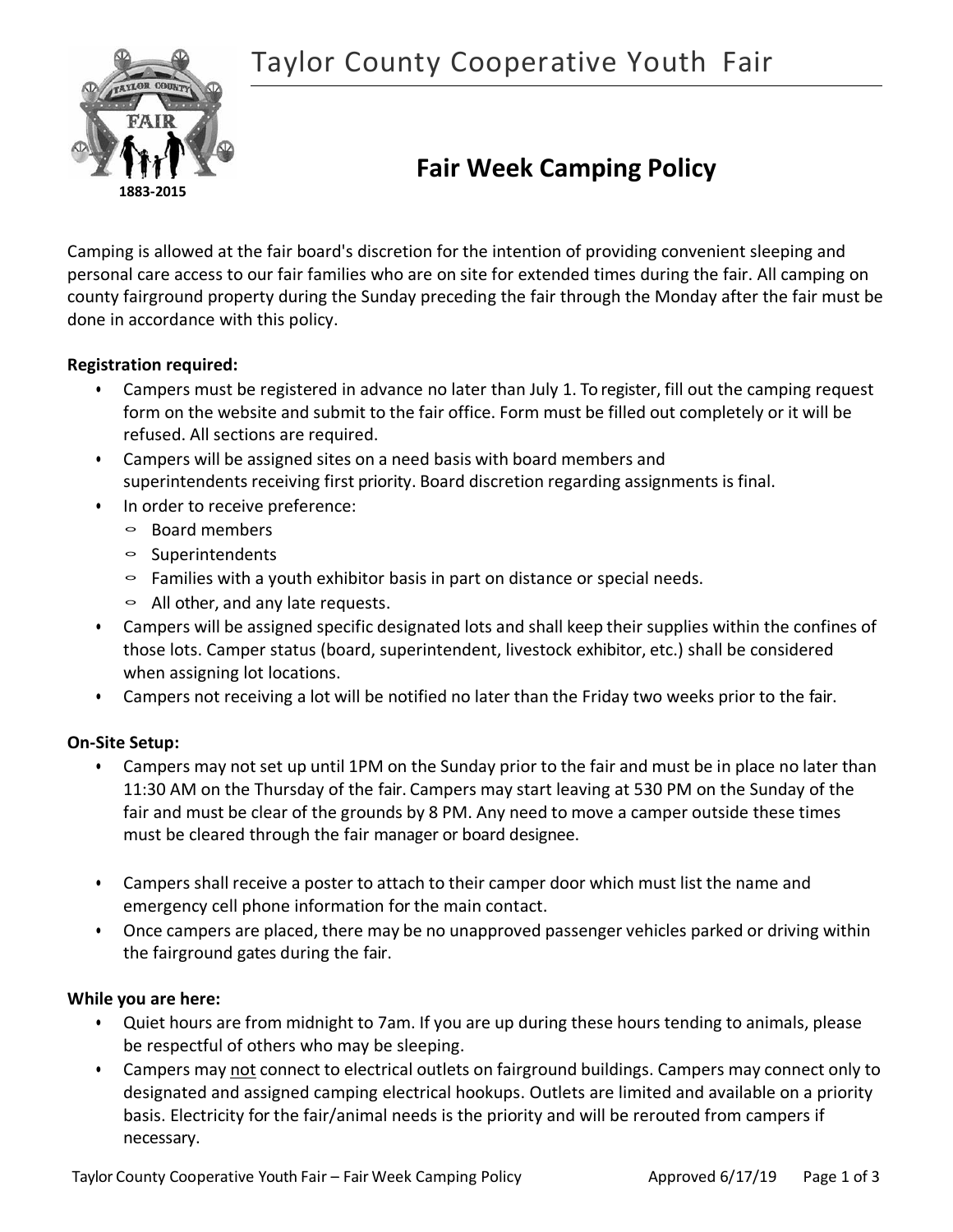- Please remove your waste water and garbage to be disposed of away from the fairgrounds whenever possible. Additional waste generated by campers may result in future feesto cover sanitation costs.
- Within the fair fence and during the fair, alcohol may be consumed outdoors until midnight. After midnight, or outside of the fairground fence, alcohol may ONLY be consumed while inside your camper, and only by adults ages 21 and over. During days the fair is not taking place, alcohol must be consumed in your camper at any time of the day.
- No pets are allowed in campers/camping area (see vendor details for exception).

# **This is different from traditional camping:**

- While traditional camping activities may include grilling, bonfires, etc., please note that these are not allowed on the fairgrounds during the fair.
- Please prepare your food within your camper if you choose, and when possible support our vendors, including your own kids' clubs, on the grounds.
- There should not be extended supplies set up in your camping area. Please refrain from hanging excessive laundry, using outdoor sporting toys, or otherwise engaging in activities that will be distracting to livestock, exhibitors, and guests.
- Please refrain from using generators during quiet hours, judging, or meetings.
- Campers only, no tents.
- Do not attach ropes, nails, or other types of hangers to trees, buildings, orfences.

# **Firearms, weapons, explosives, fireworks, and drugs are prohibited. Possession may result in immediate removal and law enforcement action.**

## **Vendors and Carnival Company**

- Vendors must camp in designated area northwest of the grandstand track.
- Vendors traveling with pets must provide updated vaccination information and pets may not leave camping area. (We love traveling pets, however it is a biosecurity issue and we simply can't host them on the grounds.)

## **Exhibitor Trailer Parking Policy**

- All livestock or utility trailers (excluding those with living quarters) left by exhibitors on the grounds during the fair shall be parked as near as possible to the northeast corner of the parking lot. Only livestock trailers securing large volumes of animal supplies may be stored on the grounds south of the pig barn, with permission.
- While it is not the intention of the board to place undue demands on exhibitors, we realize that the fair is funded in large part by those attending the night performances. It is our intention to provide as much parking area as we can, as near as possible, to the main arena.

NOTICE: We reserve the right to evict anyone violating our rules, destroying or damaging property, creating a disturbance or violating any city or state laws. Campers in violation of this policy shall be removed from the grounds. Registrant of the violating camper shall be responsible for any cost incurred by the association, board, or its' designees in the process of removing the camper. The association, board, or its' designees shall not be responsible for damages to any camper which occur while on the property.